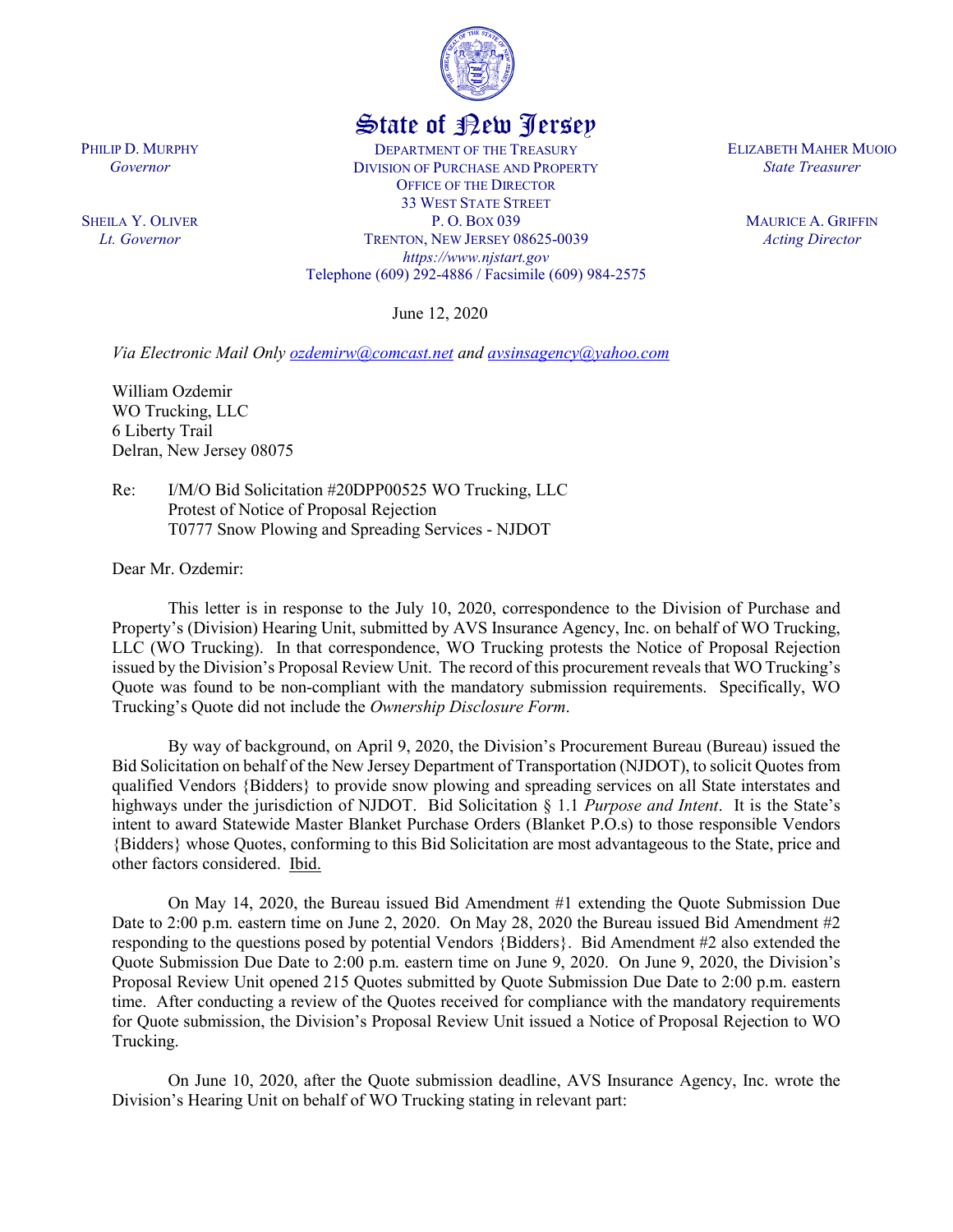See attached Ownership Disclosure form that was sent in the original upload pages 3 and 4. This was uploaded on 04/11/2020. I am sending this on behalf of WO Trucking LLC.

With the protest, AVS Insurance Agency, Inc. included a copy of the *Ownership Disclosure Form*.

In consideration of WO Trucking's protest, I have reviewed the record of this procurement, including the Bid Solicitation, the relevant statutes, regulations, and case law. This review of the record has provided me with the information necessary to determine the facts of this matter and to render an informed Final Agency Decision on the merits of the protest. I set forth herein the Division's Final Agency Decision.

With respect to the submission of the *Ownership Disclosure Form*, the New Jersey Legislature, in implementing N.J.S.A. 52:25-24.2, mandated that a Vendor {Bidder} must supply its ownership information, prior to or with its Quote, to be eligible to enter into a Blanket P.O. with the State. N.J.S.A. 52:25-24.2 states in pertinent part:

> No corporation, partnership, or limited liability company shall be awarded any [Blanket P.O.] nor shall any agreement be entered into for the performance of any work or the furnishing of any materials or supplies, the cost of which is to be paid with or out of any public funds, by the State, or any county, municipality or school district, or any subsidiary or agency of the State, or of any county, municipality or school district, or by any authority, board, or commission which exercises governmental functions, unless prior to the receipt of the bid or accompanying the bid, of said corporation, said partnership, or said limited liability company there is submitted a statement setting forth the names and addresses of all stockholders in the corporation who own 10 percent or more of its stock, of any class, or of all individual partners in the partnership who own a 10 percent or greater interest therein, or of all members in the limited liability company who own a 10 percent or greater interest therein, as the case may be. If one or more such stockholder or partner or member is itself a corporation or partnership or limited liability company, the stockholders holding 10 percent or more of that corporation's stock, or the individual partners owning 10 percent or greater interest in that partnership, or the members owning 10 percent or greater interest in that limited liability company, as the case may be, shall also be listed. The disclosure shall be continued until names and addresses of every noncorporate stockholder, and individual partner, and member, exceeding the 10 percent ownership criteria established in this act, has been listed.

Further, the Division's administrative regulations that govern the advertised procurement process establish certain requirements that must be met in order for a Quote to be accepted. Those regulations provide in relevant part that:

- (a) In order to be eligible for consideration for award of contract, the bidder's proposal shall conform to the following requirements or be subject to designation as a non-responsive proposal for noncompliance:
	- . . .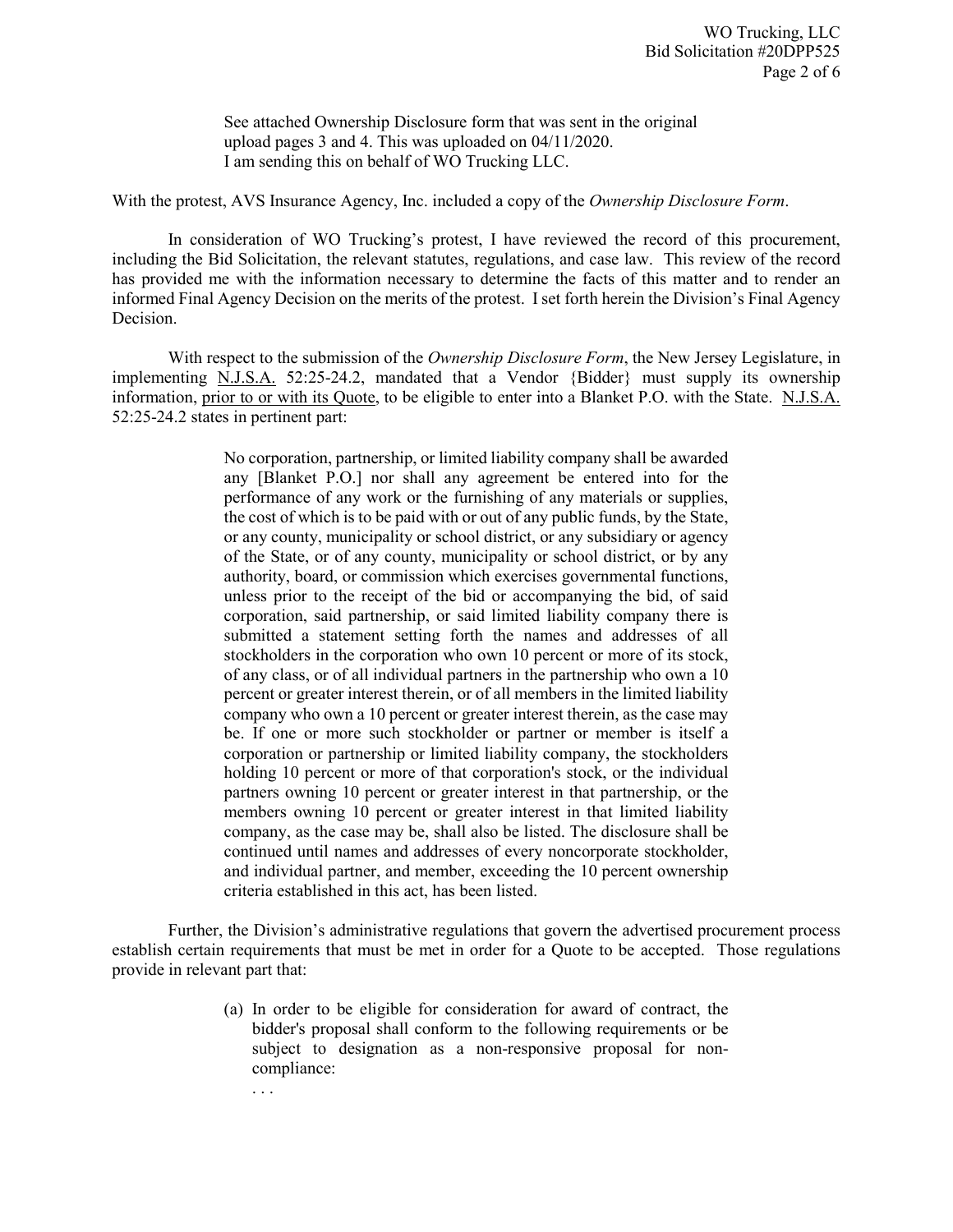4. Contain all RFP-required certifications, forms, and attachments, completed and signed as required. An RFP may designate certain forms and/or certifications that need not be included in the bidder's proposal but that must be provided by a successful bidder upon request prior to an award of contract;

[N.J.A.C. 17:12-2.2(a), *emphasis added*.]

If the requirements of N.J.S.A. 52:25-24.2 and N.J.A.C. 17:12-2.2 are not met, a Quote must be rejected. These statutes and regulations mandate stringent enforcement to maintain the equal footing of all Vendors {Bidders} and to ensure the integrity of the State's bidding process.

The subject solicitation was comprised of the Bid Solicitation, other documents and mandatory forms which were specifically addressed in Bid Solicitation Section 4.0 *Quote Preparation and Submission*  which states in pertinent part:

> Vendor's {Bidder's} failure to complete, sign and submit the forms in Section 4.4.1.2 shall be cause to reject its Quote as non-responsive.

> [Bid Solicitation § 4.4.1.2 *NJ Standard Bid Solicitation Forms Required With The Quote*.]

Among those forms required to be submitted with the Quote is the *Ownership Disclosure Form* discussed in Bid Solicitation Section 4.4.1.2.1 *Ownership Disclosure Form* which states:

> Pursuant to N.J.S.A. 52:25-24.2, in the event the Vendor {Bidder} is a corporation, limited liability company, or partnership, the Vendor {Bidder} must complete an Ownership Disclosure Form.

> A current completed Ownership Disclosure Form must be received prior to or accompany the submitted Quote {Proposal}. A Vendor's {Bidder's} failure to submit the completed and signed form with its Quote {Proposal} will result in the rejection of the Quote {Proposal} as non-responsive and preclude the award of a Blanket P.O. {Contract} to said Vendor {Bidder} unless the Division has on file a signed and accurate Ownership Disclosure Form dated and received no more than six (6) months prior to the Quote {Proposal} submission deadline for this procurement. If any ownership change has occurred within the last six (6) months, a new Ownership Disclosure Form must be completed, signed and submitted with the Quote {Proposal}.

> Vendors {Bidders} using *NJSTART* to submit a Quote {Proposal} shall make the appropriate certification on the "Maintain Terms and Categories" Tab within its profile by checking the applicable box and, if required, completing and attaching the shortened Ownership Disclosure Form. Vendors {Bidders} not using *NJSTART* to submit a Quote {Proposal} must complete the full Ownership Disclosure Form located on the [Division's website.](http://www.state.nj.us/treasury/purchase/forms.shtml) This form is also available in [NJSTART](http://www.njstart.gov/) [\(www.njstart.gov\)](http://www.njstart.gov/).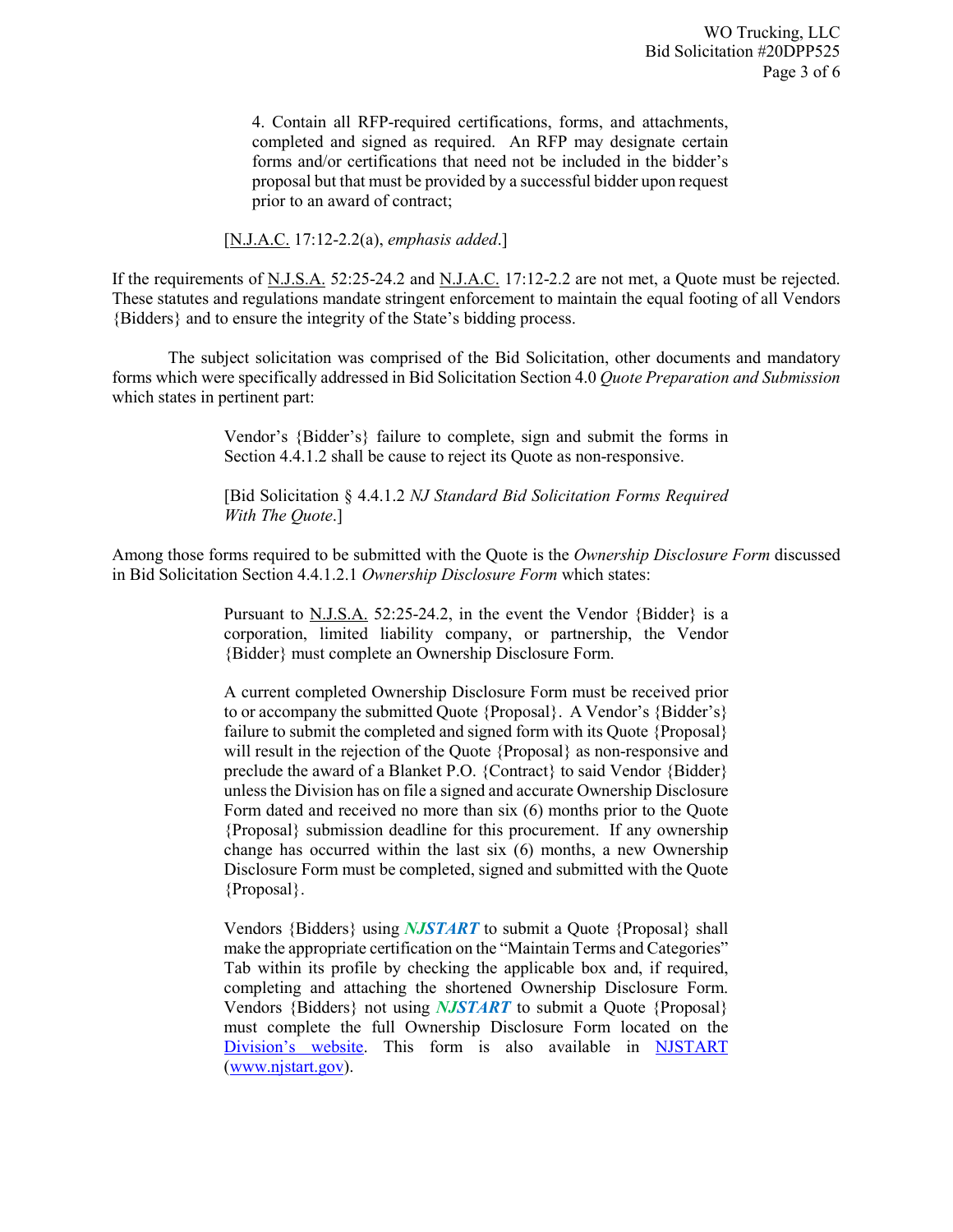WO Trucking, LLC Bid Solicitation #20DPP525 Page 4 of 6

In order to make this process of complying with the legislative requirement easier, the Division provides to the bidding community with an *Ownership Disclosure Form* to be completed, signed and submitted with the Quote. Unfortunately, the record of this procurement reveals that WO Trucking did not upload the *Ownership Disclosure Form* with its submitted Quote. With the submitted Quote, WO Trucking included the two attachment shown in the screenshot below.

| Quote 00004058 - WO trucking llc<br>Terms & Conditions<br>Questions<br>Subcontractors<br>General<br>Items | Attachments(2) Evaluations Preference Reminders Summary |              |         |                 |                      |  |  |  |  |  |
|-----------------------------------------------------------------------------------------------------------|---------------------------------------------------------|--------------|---------|-----------------|----------------------|--|--|--|--|--|
| <b>Files</b>                                                                                              |                                                         |              |         |                 |                      |  |  |  |  |  |
| Name                                                                                                      | Description                                             | Confidential | Order   | Attached By     | <b>Attached Date</b> |  |  |  |  |  |
| 04-11-2020 WO TRUCKING LLC - T0777 - SPREADING BID AND PAPERWOR.pdf<br>(view details)                     | WO TRUCKING LLC - T0777 SPREADING AND SNOW PLOWING BIDS | $\Box$       | $\circ$ | William Ozdemír | 04/11/2020           |  |  |  |  |  |
| 04-11-2020 WO TRUCKING LLC - T0777 - SNOW PLOWING BIDS~2.pdf<br>(view details)                            | SNOW PLOWING BID                                        | $\Box$       | $\circ$ | William Ozdemir | 04/11/2020           |  |  |  |  |  |
| <b>Forms</b>                                                                                              |                                                         |              |         |                 |                      |  |  |  |  |  |
| <b>No Form Attachments</b>                                                                                |                                                         |              |         |                 |                      |  |  |  |  |  |
|                                                                                                           | Save & Continue<br>Close Window                         |              |         |                 |                      |  |  |  |  |  |
| Copyright @ 2020 Periscope Holdings, Inc. - All Rights Reserved.                                          |                                                         |              |         |                 |                      |  |  |  |  |  |

The first attachment named "04-11-2020 WO TRUCKING LLC – T0777 – SPREADING BID AND PAPERWOR.pdf" was a nine (9) page attachment which included various portions of the State Supplied Price Sheet. The second attachment named "04-11-2020 WO TRUCKING LLC – T0777 – SNOW PLOWING BIDS  $\sim$  2.pdf" was also a nine (9) page attachment which included various portions of the State Supplied Price Sheet. In fact, attachment 1 and attachment 2 are identical and neither attachment included the *Ownership Disclosure Form*.

As an alternative to the submission of the *Ownership Disclosure Form*, as noted in Bid Solicitation Section 4.4.1.2.1 above, Vendors {Bidders} using *NJSTART* to submit a Quote are required to make the appropriate certification regarding ownership disclosure on the "Maintain Terms and Categories" Tab within its profile. With respect to ownership, Vendors {Bidders} are able to select one of the following descriptors:

|                                                                                                                                                                                                                                                                                                                                                                                                                | <b>Category: Ownership Disclosure</b>                                                                                                                                                                                                                         |  |  |  |  |  |
|----------------------------------------------------------------------------------------------------------------------------------------------------------------------------------------------------------------------------------------------------------------------------------------------------------------------------------------------------------------------------------------------------------------|---------------------------------------------------------------------------------------------------------------------------------------------------------------------------------------------------------------------------------------------------------------|--|--|--|--|--|
| Description: N.J.S.A. 52:25-24.2 requires disclosure of the names and addresses of those individuals, partnerships and/or corporations<br>owning a 10% or greater interest in the bidding entity ("interest owners"). Further, if any of these interest owners is itself a partnership<br>or corporation, you must disclose the names and addresses of the interest owners of that partnership or corporation. |                                                                                                                                                                                                                                                               |  |  |  |  |  |
|                                                                                                                                                                                                                                                                                                                                                                                                                | Please select at most one category value                                                                                                                                                                                                                      |  |  |  |  |  |
| Select                                                                                                                                                                                                                                                                                                                                                                                                         |                                                                                                                                                                                                                                                               |  |  |  |  |  |
|                                                                                                                                                                                                                                                                                                                                                                                                                | The bidder is a non-profit entity and is exempt from the ownership disclosure requirement. See Disclosure of Non-Profit Officers and Directors below.<br>(No Ownership Disclosure form is required.)                                                          |  |  |  |  |  |
| $\mathbf{1}$                                                                                                                                                                                                                                                                                                                                                                                                   | There are no individuals, partnerships or corporations with a 10% or greater interest in the bidding entity, therefore the bidder is exempt from the<br>ownership disclosure requirement. (No Ownership Disclosure form is required.)                         |  |  |  |  |  |
|                                                                                                                                                                                                                                                                                                                                                                                                                | Neither statement is applicable. A current, true and complete Statement of Bidder Ownership on the attached form has been or will be uploaded to the<br>vendor profile prior to the submission deadline and is intended to accompany the bidder's submission. |  |  |  |  |  |

As shown in the screenshot below, WO Trucking did complete the Ownership Disclosure category as required. However, WO Trucking's response to the Ownership Disclosure category required that it complete and submit the *Ownership Disclosure Form* either with its Quote or attach the form to its Vendor Profile within *NJSTART*.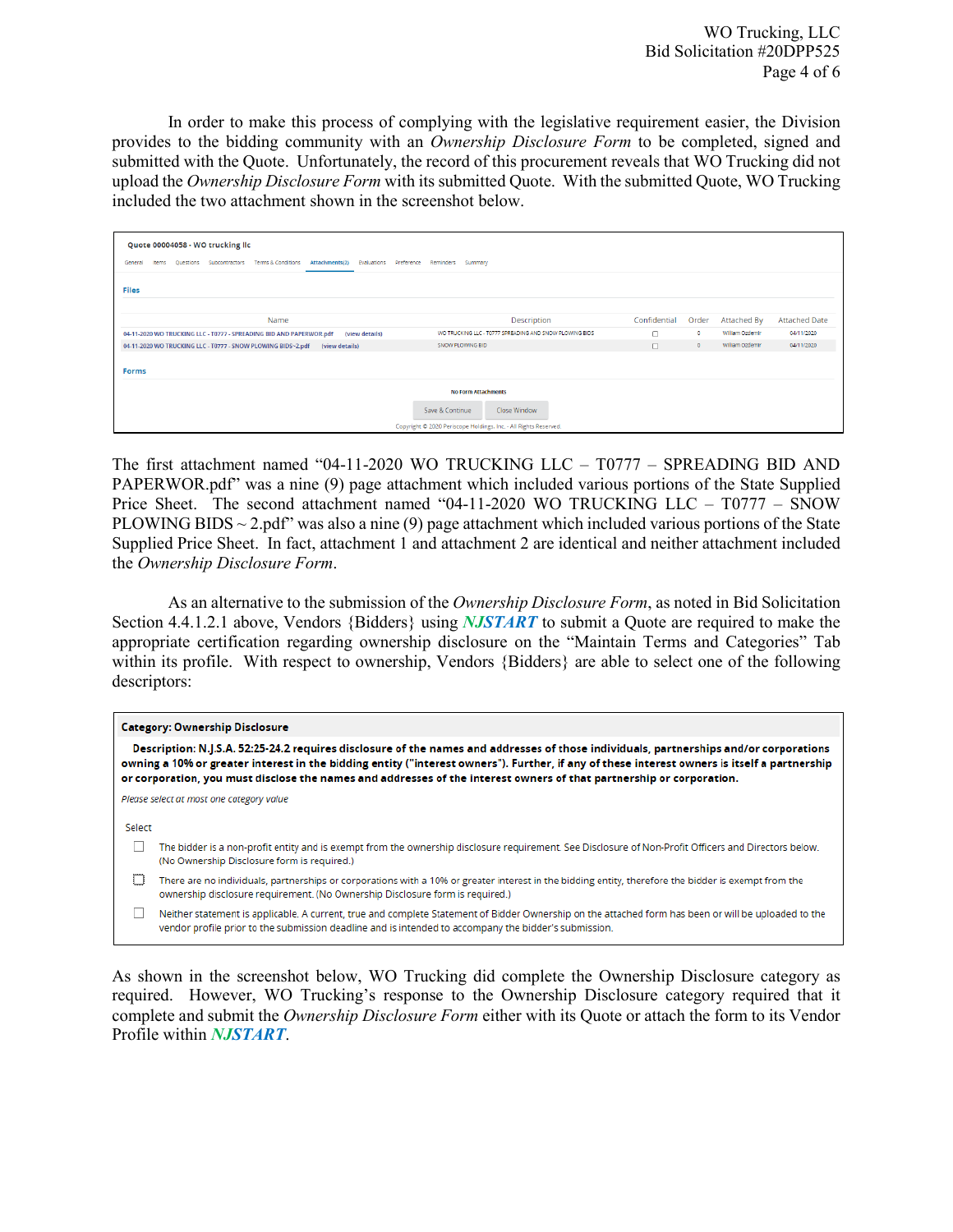## **Category: Ownership Disclosure**

Description: N.J.S.A. 52:25-24.2 requires disclosure of the names and addresses of those individuals, partnerships and/or corporations owning a 10% or greater interest in the bidding entity ("interest owners"). Further, if any of these interest owners is itself a partnership or corporation, you must disclose the names and addresses of the interest owners of that partnership or corporation.

Neither statement is applicable. A current, true and complete Statement of Bidder Ownership on the attached form has been or will be uploaded to the vendor profile prior to the submission deadline and is intended to accompany the bidder's submission.

As shown in the screenshot below, WO Trucking did not upload the *Ownership Disclosure Form* to its profile.

| Vendor Profile - WO trucking Ilc       |                            |  |                              |         |                                                                  |                    |                    |  |  |  |  |  |
|----------------------------------------|----------------------------|--|------------------------------|---------|------------------------------------------------------------------|--------------------|--------------------|--|--|--|--|--|
| Organization Information Users Address |                            |  | Commodity Codes and Services | Regions | Terms & Categories                                               | <b>Attachments</b> | Vendor Performance |  |  |  |  |  |
| <b>Attachments Information</b>         |                            |  |                              |         |                                                                  |                    |                    |  |  |  |  |  |
| No Attachments found for this vendor.  |                            |  |                              |         |                                                                  |                    |                    |  |  |  |  |  |
| <b>Forms</b>                           |                            |  |                              |         |                                                                  |                    |                    |  |  |  |  |  |
|                                        | <b>No Form Attachments</b> |  |                              |         |                                                                  |                    |                    |  |  |  |  |  |
|                                        |                            |  |                              |         | Close Window                                                     |                    |                    |  |  |  |  |  |
|                                        |                            |  |                              |         | Copyright © 2020 Periscope Holdings, Inc. - All Rights Reserved. |                    |                    |  |  |  |  |  |

The *NJSTART* system does not prevent a Vendor {Bidder} from submitting a Quote without all of the required forms and documents attached as mandated by the specifications. The responsibility for ensuring that all necessary forms and other submittals, are uploaded into *NJSTART* necessarily and appropriately rests solely with the Vendor {Bidder}. Bid Solicitation § 1.4.2 *Vendor {Bidder} Responsibility*. Here, unfortunately, WO Trucking submitted a Quote without the *Ownership Disclosure Form* attached. In reviewing a Quote submitted in response to a Bid Solicitation, the Division does not have the power to waive the legislative requirement that a Vendor {Bidder} provide its ownership information prior to or accompanying the Quote submission. Only the New Jersey Legislature can change a requirement it has mandated. Unfortunately, WO Trucking did not comply with any of the options available to it for the submission of ownership information. Accordingly, WO Trucking's Quote was properly rejected by the Division's Proposal Review Unit for failure to submit the mandatory *Ownership Disclosure Form* with its Quote.

This is an unfortunate situation for the State as the Division encourages competition and appreciates the time and effort put forth in preparing and submitting the Proposal. However, in light of the findings set forth above, I have no choice but to deny your request for eligibility to participate in the competition for the subject contract. Should you have any questions regarding the document submitted, I invite you to visit the *NJSTART* Vendor Support Page and review the Division's Quick Reference Guide entitled "How to Review a Submitted Quote," located at [https://www.state.nj.us/treasury/purchase/njstart/pdf/HowtoReviewaSubmittedQuote.pdf,](https://www.state.nj.us/treasury/purchase/njstart/pdf/HowtoReviewaSubmittedQuote.pdf) which provides information and instructions on how to review your company's submitted Quote.